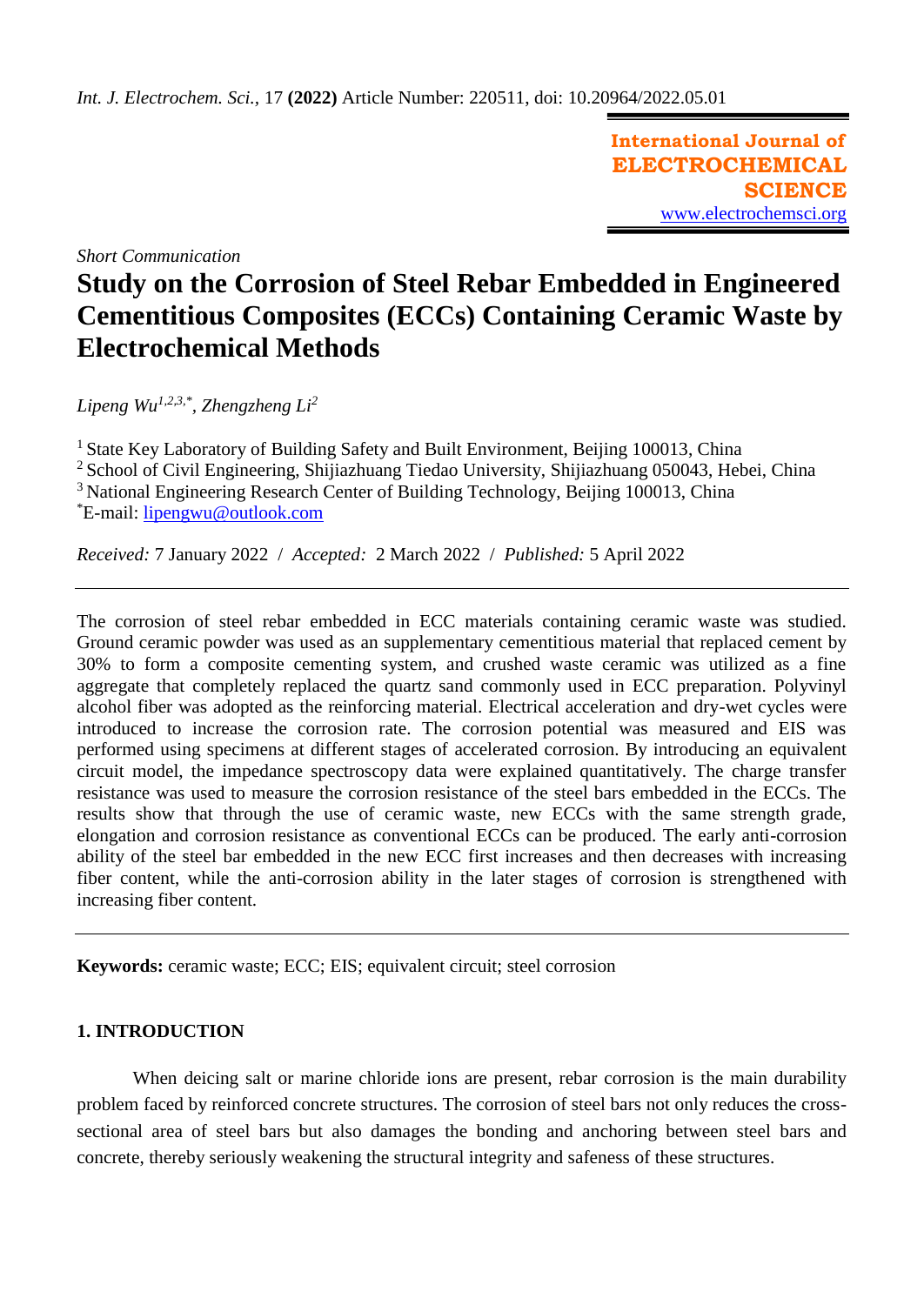Engineered cementitious composites (ECCs) were proposed by Li in 1992 [1]. ECCs are strainstrengthening materials formed by adding randomly distributed short fibers to a brittle matrix [2]. ECCs do not contain coarse aggregate, which is widely used in ordinary concrete, and the typical particle size of the fine aggregates found in ECCs is approximately 0.1 mm. When the load is small, the composite material undergoes linear elastic deformation without cracks. As the load increases, the matrix cracks due to tension. Due to the bridging effect of the short fibers between cracks, the material forms multiple microcracks. The width of these cracks is less than 0.1 mm, and the spacing between them is approximately 10 mm. The "false strain" generated by multiple cracks greatly increases the macroscopic tensile strain of the material; the tensile strain hardening phenomenon occurs due to the fiber pulling out from the matrix, and the ultimate tensile strain can usually reach 3-5%. Because of the good mechanical properties and durability of ECCs, their application in the field of civil engineering has attracted widespread attention. At present, ECC materials have been used in bridge decks [3-5], prefabricated nonreinforced components [6, 7], nodes [8, 9], and structural repair and strengthening [10-12].

In the past ten years, many advances have been made in the improvement of ECC materials. To reduce the shrinkage of ECCs, Zhang et al. proposed a low-shrinkage ECC material (LSECC), and on this basis, a high-strength low-shrinkage ECC material was developed by introducing high-strength steel fibers [13]. The introduction of solid wastes to partially replace cement can not only increase the greenness of ECCs but also reduce costs, and it may also improve the workability, strength and durability of ECCs. In this regard, fly ash has become an important component of ECCs [14]. A class of self-levelling ECC was achieved using a large amount of fly ash, and the cement replacement rate reached up to 70% [14]. The replacement rate of cement by rice husk ash can also reach 30%, which can increase the tortuosity of the internal pore system and durability [15, 16]. The use of iron tailings powder can produce new ECCs with elongations of 2.3-3.3%, tensile strengths of 5.1-6.0 MPa, and compressive strengths of 46-57 MPa and reduce energy consumption by 10-32% and carbon emissions by 29-63% [17]. The use of wood-based cellulose nanocrystals can improve the compressive strength and the resistance to chloride ion intrusion of ECCs [18]. The introduction of ground granulated blast furnace slag can increase the strength of the matrix and the bridging ability of fibers, thereby increasing the ductility of the ECC material [19-21].

Ceramic waste is a solid waste that is produced worldwide. China is the world's largest producer and consumer of ceramic products. In recent years, the annual output of architectural ceramics has averaged 10 billion  $m^3$  [22]. In general, ceramic production will generate waste levels of approximately 30% by weight [23]. In addition, the annual waste of demolished ceramics is also increasing. The sensible use of ceramic wastes can not only utilize the solid waste being rapidly produced but also reduce carbon emissions during ECC production. The alkalinity of the pore solution may be reduced due to the introduction of ceramic wastes, which leads to an unstable passive film formed on the surface of the steel bar. The ability to protect internal steel bars from corrosion is an important aspect of ECCs as suitable strengthening materials. This work studied the anti-corrosion properties of ECC materials with different fiber contents containing ceramic wastes.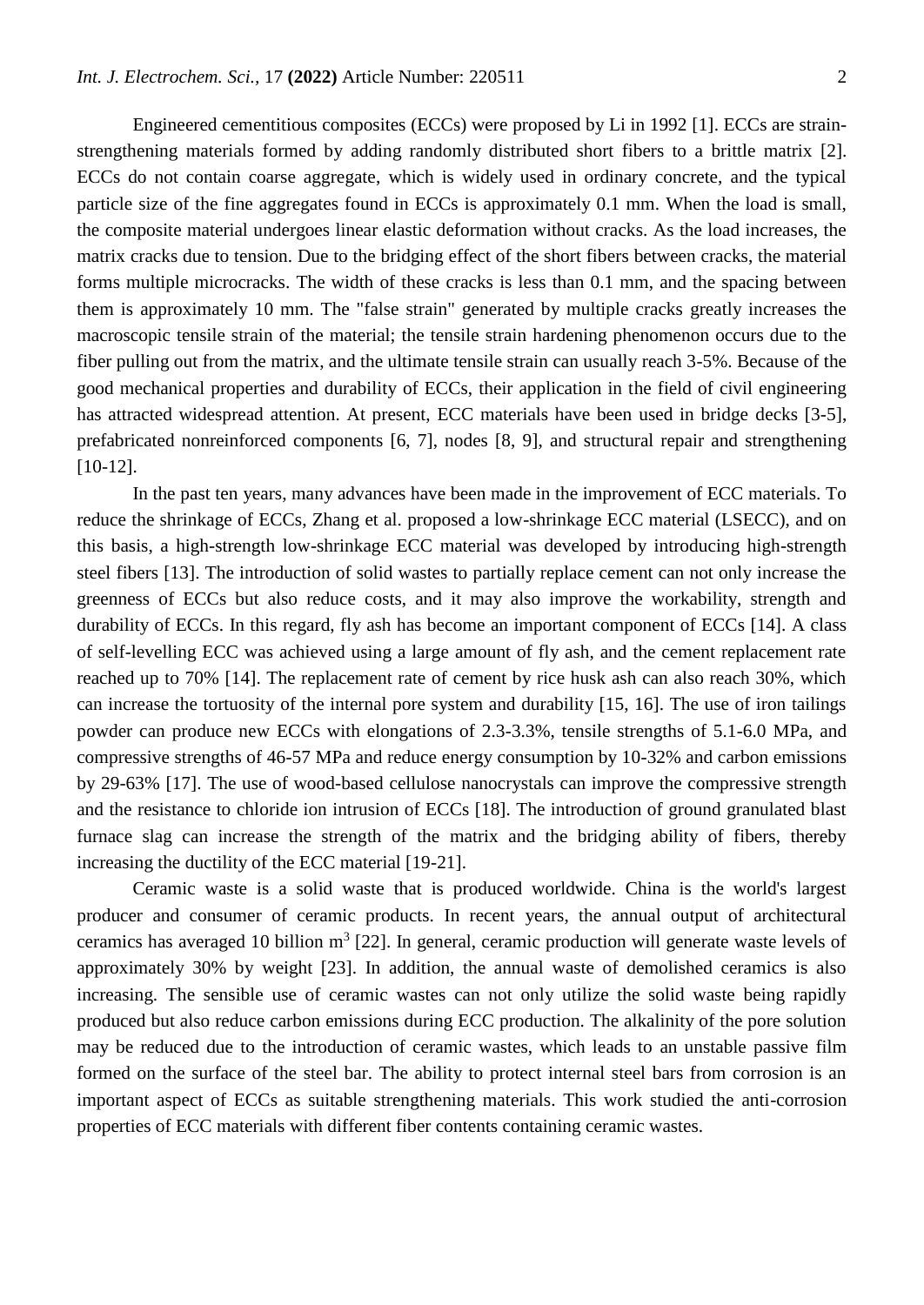# **2. EXPERIMENT**

## *2.1 Materials and mix ratio*

The cement used in the work was P.O.42.5 ordinary Portland cement (Hebei Zanhuang Jinyu Cement Co., Ltd.). Ground ceramic powder (demolished floor tiles, Gaoyi Lima Ceramics Co., Ltd.) was used as a supplemental cementitious material. Crushed ceramic tiles with a particle size of approximately 0.1 mm were put into a ball mill and ground with aluminum oxide grinding balls for two hours. Most of the particles of the obtained ground ceramic powder have a size of less than 50 microns, and the particle size distribution is close to that of ordinary Portland cement. The content of fine particles in the powder is slightly larger than that in ordinary Portland cement. Ceramic sand was made by crushing floor tiles, and its average particle size was between 0.075 mm and 0.15 mm. The appearances of the ground ceramic powder and crushed ceramic sand are shown in Figure 1. The particle size distributions of the cement and ceramic powder are shown in Figure 2, and the chemical compositions of the cement and ceramic powder are shown in Table 1.



Figure 1. Crushed ceramic sand(left) and ground ceramic powder(right) made from demolished floor tiles (Sand particle size: 0.075-0.15 mm; ground ceramic powder particle size: less than 60 μm).



**Figure 2**. Comparison of the particle size distribution of cementitious materials. Note that ceramic powder is slightly finer than cement.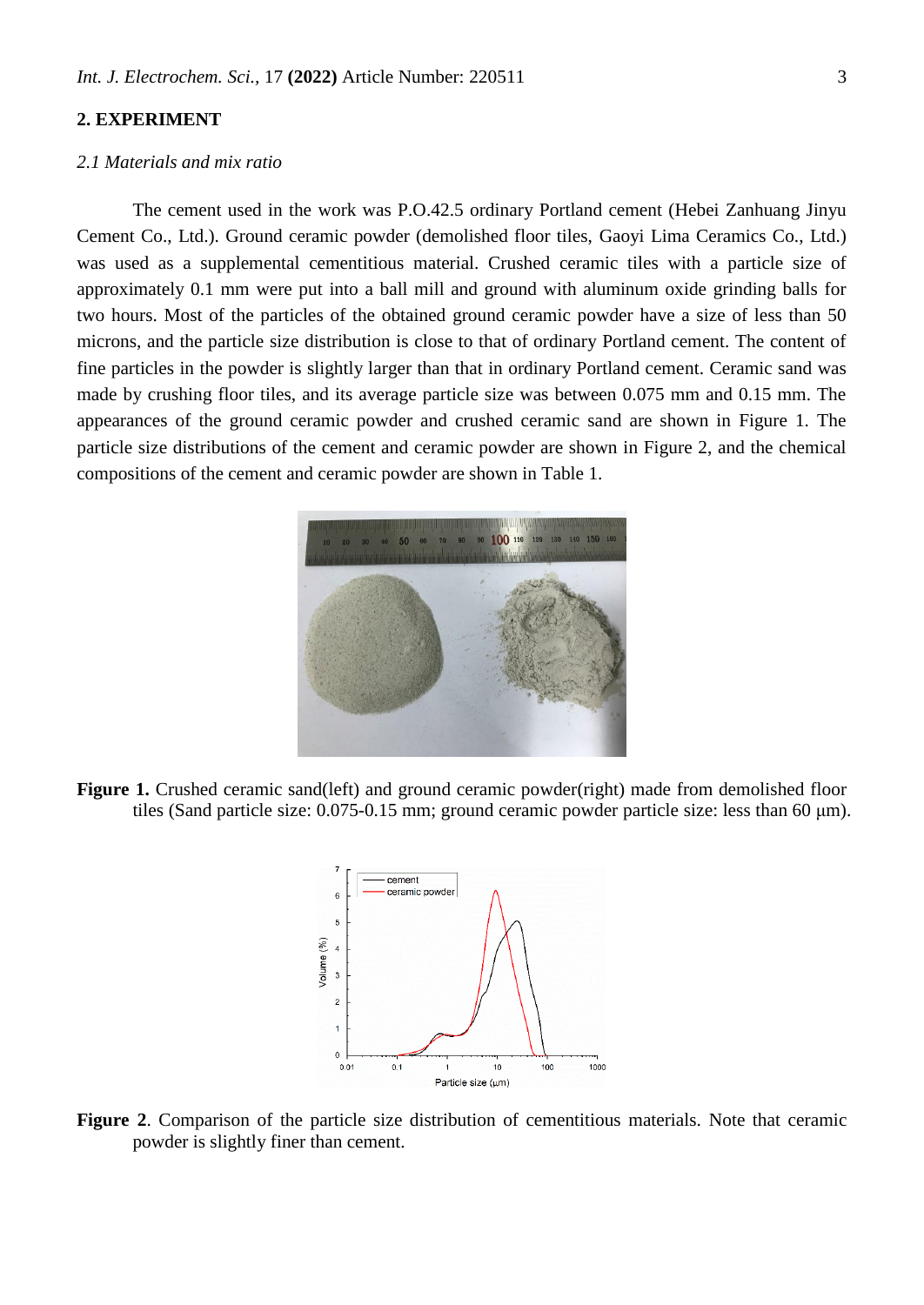|                                                               | SiO <sub>2</sub> | $Al_2O_3$ | CaO Fe <sub>2</sub> O <sub>3</sub> MgO Na <sub>2</sub> O K <sub>2</sub> O SO <sub>3</sub> Cl |                          |  |  |
|---------------------------------------------------------------|------------------|-----------|----------------------------------------------------------------------------------------------|--------------------------|--|--|
| Ceramic 68.26 17.10 1.55 0.72 1.41 2.20 2.01 - 0.06<br>powder |                  |           |                                                                                              |                          |  |  |
| $P. O.42.5$ 23.71 7.20 59.1 3.08                              |                  |           |                                                                                              | 2.09 0.16 0.61 2.16 0.01 |  |  |

**Table 1.** Chemical compositions of raw materials (wt.%)

Table 1 shows that the content of CaO in the ground ceramic powder is less than 2%, which is far less than the content of CaO in the P.O.42.5 cement (usually approximately 60%). This may be an important reason behind the phenomenon that the ground ceramic powder cannot hydrate by itself when exposed to water. The contents of  $SiO_2$  and  $Al_2O_3$  in the ceramic powder are far greater than those of P.O.42.5 ordinary Portland cement.

The fiber used is PVA fiber, as shown in Figure 3, and its geometric and mechanical properties are shown in Table 2.



**Figure 3.** PVA fiber with a length of 8 mm and diameter of 40 μm.

**Table 2.** Properties of PVA fiber

| Fiber      | Diameter Length |      | Tensile        |         | Elongation Elastic modulus | Density    |
|------------|-----------------|------|----------------|---------|----------------------------|------------|
| type       | $\mu$ m)        | (mm) | strength (MPa) | $(\% )$ | (GPa)                      | $(kg/m^3)$ |
| <b>PVA</b> | 40              |      | 1560.          | 6.5     |                            | 1300       |

The ECC mix ratios are shown in Table 3. In accordance with previous studies [24, 25], the replacement rate of cement by ceramic powder is set at 30%. All fine aggregates are made of crushed ceramic sand. In addition, P.O.42.5 ordinary Portland cement, class C fly ash, water, quartz sand with an average particle size of 0.075 mm-0.15 mm, and PVA fibers are used to prepare reference ordinary ECC materials. The matrix material ratio is 0.7 (cement): 0.3 (fly ash): 0.27 (water): 0.3 (quartz sand); the PVA fiber content is 1.6%. For the reference specimen, the 28 d compressive strength is 55.1 MPa, and the tensile strength is 4.41 MPa.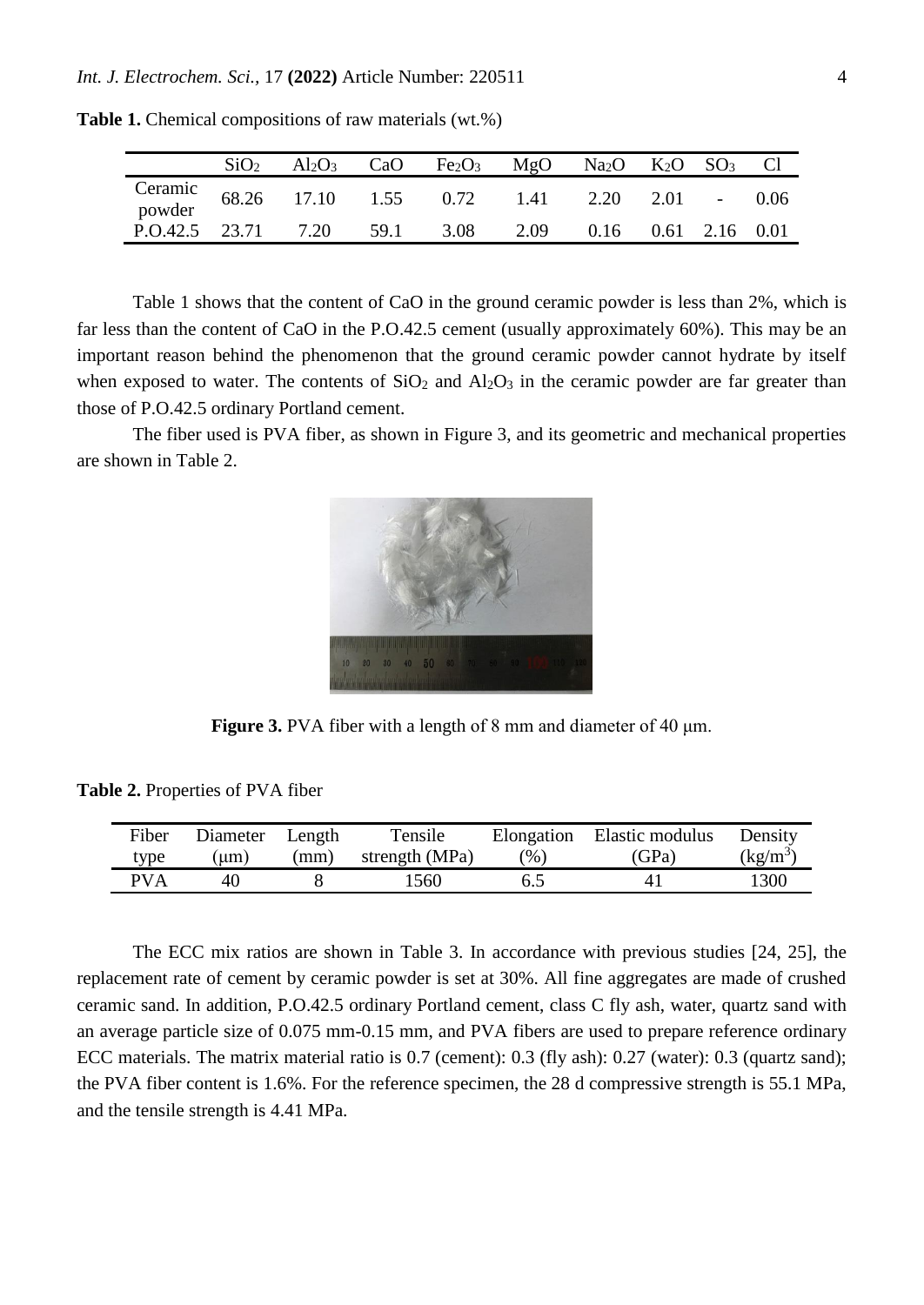| Cement<br>(kg) | Ceramic<br>powder<br>(kg) | Crushed<br>ceramic<br>sand<br>(kg) | Water<br>(kg) | PVA fiber<br>(Vol %) | Compressive<br>strength<br>(MPa) | Tensile strength<br>(MPa) |
|----------------|---------------------------|------------------------------------|---------------|----------------------|----------------------------------|---------------------------|
| 0.7            | 0.3                       | 0.3                                | 0.27          | 1.0%                 | 56.3                             | 1.97                      |
| 0.7            | 0.3                       | 0.3                                | 0.27          | 1.2%                 | 56.4                             | 2.28                      |
| 0.7            | 0.3                       | 0.3                                | 0.27          | 1.4%                 | 56.2                             | 2.72                      |
| 0.7            | 0.3                       | 0.3                                | 0.27          | 1.6%                 | 54.8                             | 4.58                      |
| 0.7            | 0.3                       | 0.3                                | 0.27          | 1.8%                 | 54.7                             | 4.62                      |

**Table 3.** Mix ratios of ECCs

The ultimate tensile strains of the ECC specimens obtained from the above mix ratios are all between 1.0% and 2.6%. Among them, the ultimate tensile strain of the ECC specimens with crushed ceramic sand is approximately 2.4%, which is very close to the ultimate tensile strain (2.6%) of the previously referenced ordinary ECC.

## *2.2 Specimen preparation*

Hot rolled round bars (HPB 335, compliant with Chinese national standards GB/T 1499.1- 2017) with a diameter of 16 mm were used. First, the steel bars were polished with a series of sandpaper with the finest size of P1000 (provided by 3M), then stains were removed with anhydrous alcohol, and finally the bars were rinsed with clean water and air-dried. After a copper wire was welded on one end, the steel bar was covered by epoxy resin, leaving only a length of 32 mm to be exposed to an accelerating corrosive environment. The rebar was centrally fixed in a mold with a diameter of 100 mm and a height of 100 mm. Cement, ceramic powder and ceramic sand were put into a mixer and stirred for two minutes, and then water and an appropriate amount of superplasticizer (depending on the fluidity of the slurry) were added. After stirring for another two minutes, PVA fibers were slowly added and the mixture was stirred for two more minutes. After the ECC was poured into the mold, it was vibrated and compacted and placed in a standard curing chamber for 28 d.

# *2.3 Test methods*

# *2.3.1 Accelerated corrosion test*

A conductive mesh woven from thin aluminum wires was wound on the surface of the ECC as the cathode, and steel rebar was used as the anode. The ECC specimen was placed into a NaCl solution with a concentration of 3.5%, and a direct current was applied to accelerate the corrosion rate. The direct current voltage was set to 16 V. The power was turned off after four hours, and the specimen was immersed in 3.5 wt.% NaCl solution for one hour to perform an open circuit potential test. For each cycle (one day), the specimens were immersed in the NaCl solution for five hours. Then, the ECC specimen was put into a vacuum container filled with saturated calcium hydroxide solution for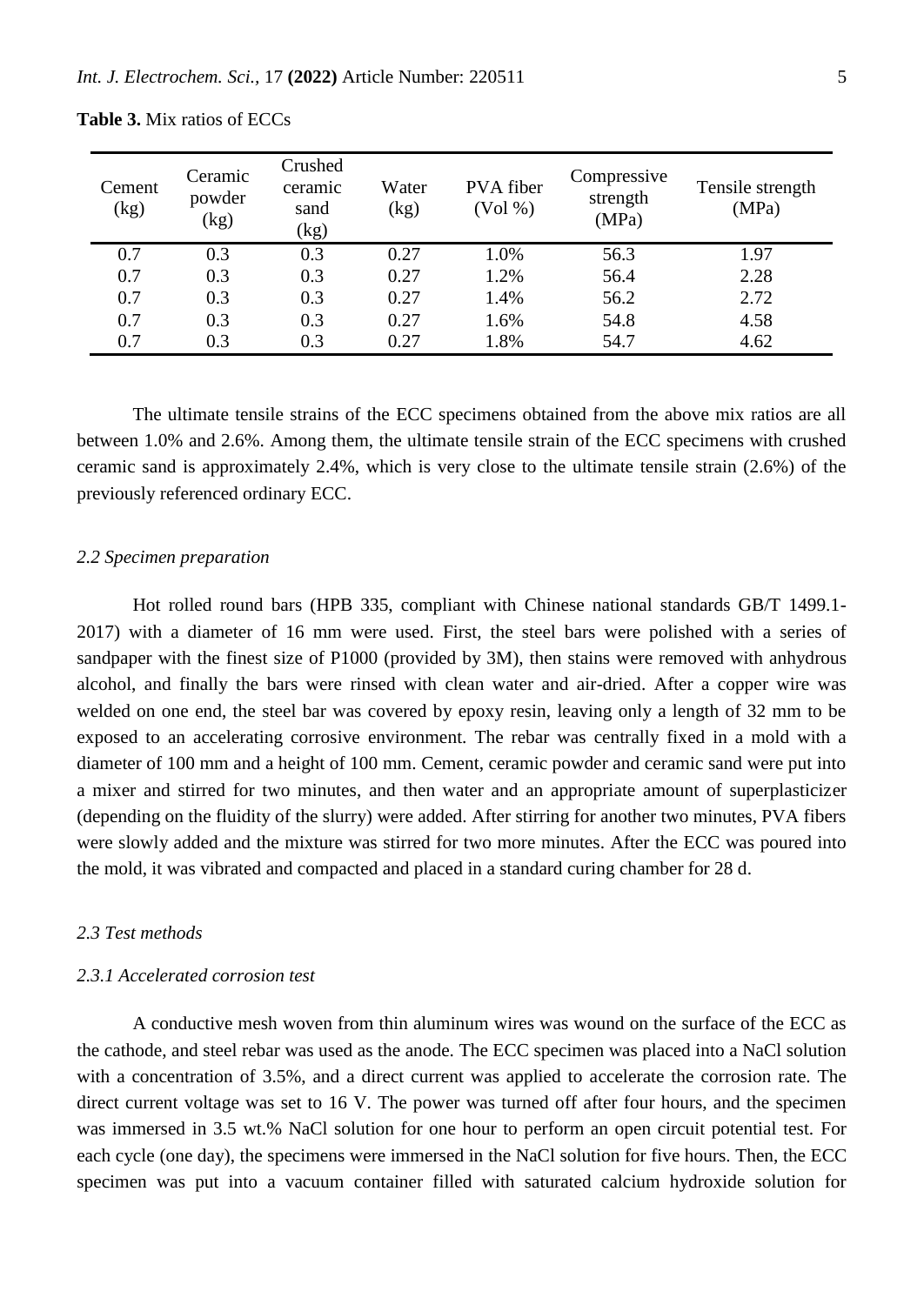approximately two hours until the evolution of bubbles ceased. The specimen was removed from the solution, and the surface was dried for the electrochemical impedance spectroscopy test. After completion, the specimen was air-dried for approximately 17 hours as a cycle.

# *2.3.2 Electrochemical test*

A three-electrode system was used to test the corrosion potential of the steel bars embedded in the ECC. The steel bar was the working electrode, the densely woven aluminum mesh was the auxiliary electrode, and a saturated calomel electrode was the reference electrode. A Zahner Zennium Pro electrochemical workstation and a two-electrode measurement system were used for the electrochemical impedance spectroscopy test. Tentative experiments showed that even if the ECC specimen was immersed in the electrolyte solution for five hours, there were still many "jumping points" in the electrochemical impedance spectroscopy test data. After immersion into a saturated calcium hydroxide solution under a continuous vacuum (pressure less than 0.2 atm) for one hour, the densely woven aluminum mesh was tightly wrapped on the ECC surface as an electrode of the twoelectrode system. After removing samples from the NaCl solution, the surface was rapidly wiped with blotting paper, and then the electrochemical impedance spectroscopy test was performed immediately. For each frequency, 20 replicate tests were performed. After taking these measures, the tested impedance data were stable and smooth. During the electrochemical impedance spectroscopy test, the applied AC voltage amplitude was 10 mV, the frequency range was 10 mHz-100 kHz, and 10 test points were collected for each order of magnitude.

## **3. RESULTS AND DISCUSSION**

#### *3.1 Corrosion potential*

The open circuit potential is shown in Figure 4. After the accelerated corrosion test started, the open circuit potentials of the steel bars embedded in each ECC specimen with different fiber contents were between -150 mV and -100 mV (vs. SCE), and there was no obvious correlation between the fiber content and the open circuit potential. Before 150 hours of accelerated corrosion, the open circuit potentials were not significantly reduced. Subsequently, the steel bars embedded in the ECCs had entered a stage of high corrosion probability. The steel bars embedded in the two specimens with lower fiber contents (1.0% and 1.2%) began to corrode first. As the fiber content increases, the time interval required for each steel bar to enter the corrosion stage generally increases. The steel bars embedded in the two specimens with high fiber contents (1.6% and 1.8%) finally began to rust. After 216 hours, all the steel bars entered the corrosion stage. After corrosion occurred, the open circuit potential continued to decrease, but they were all higher than -550 mV (vs. SCE).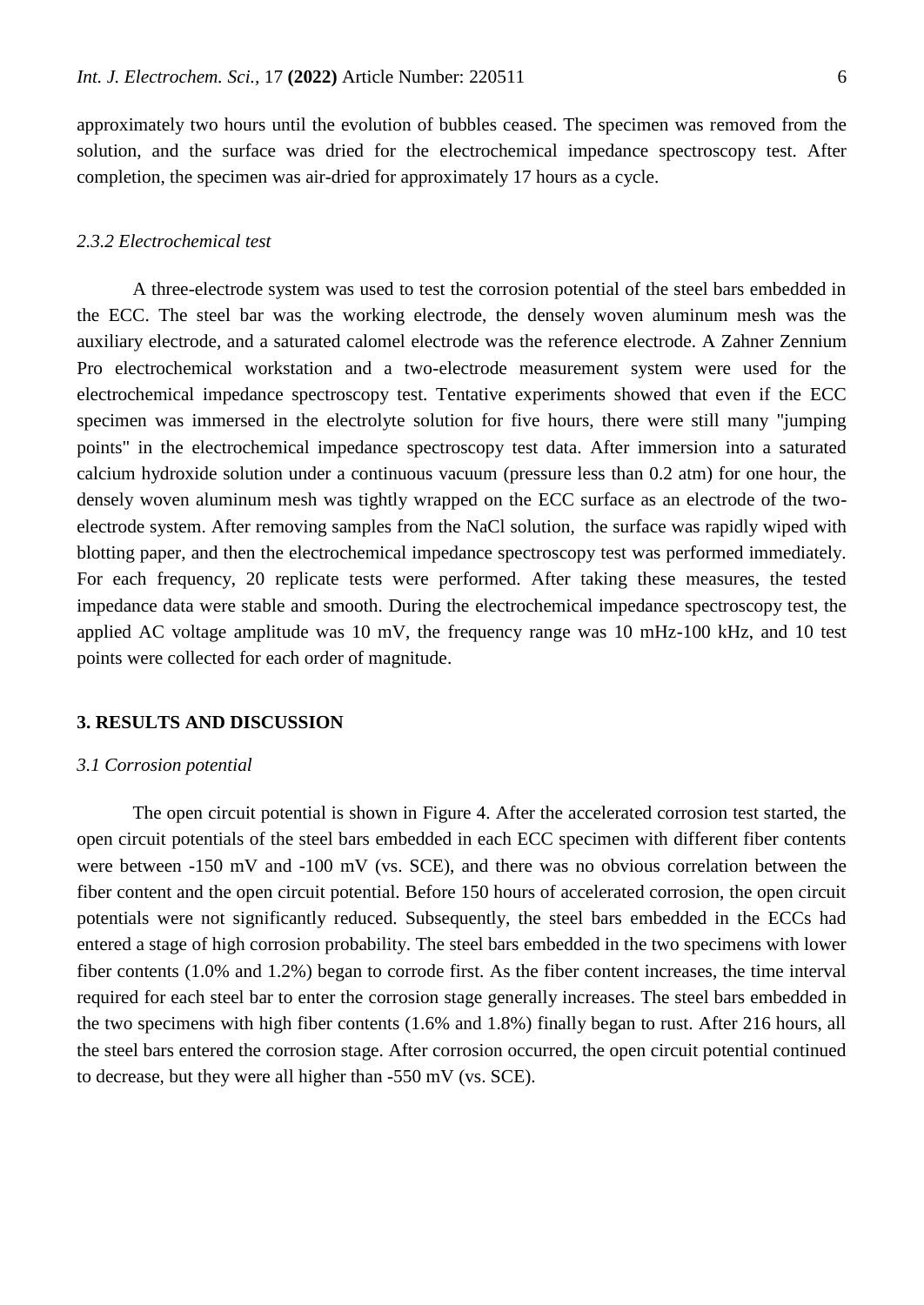

**Figure 4.** Open circuit potential vs. time of steel rebars embeded in ECCs with different fiber content in 3.5 wt.% NaCl (temperature: 22°C).

## *3.2 Electrochemical impedance spectroscopy*

For each of the selected fiber contents, three time points were selected for electrochemical impedance spectroscopy. The three time points were 4 d, 10 d, and 12 d, corresponding to stages before corrosion, after corrosion begins, and during corrosion. During these tests, no visible cracks appeared on the ECC surfaces. Nyquist plots of the ECC specimens with various fiber contents at different stages of accelerated corrosion are shown in Figure 5.

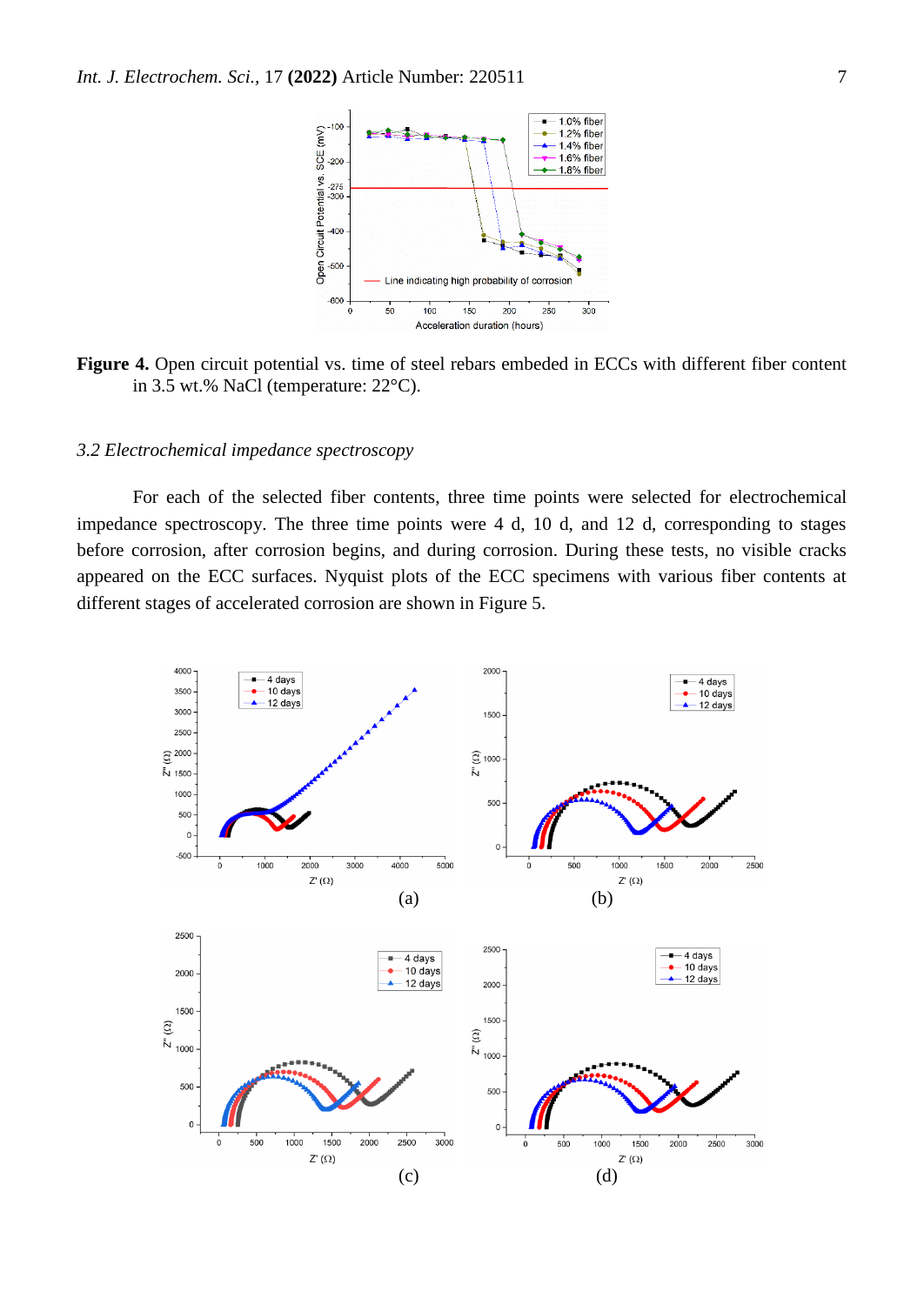

**Figure 5.** Nyquist plots of ECCs with different fiber contents at different immersion times. Fiber content: (a) 1.0%, (b) 1.2%, (c) 1.4%, (d) 1.6% and (e) 1.8%. (Corrosive medium: 3.5 wt. % NaCl solution; AC voltage: 10mV; frequency range: 10 mHz-100 kHz; temperature: 22<sup>o</sup>C).

To interpret the measured electrochemical impedance spectroscopy data, the equivalent circuit shown in Figure 6 was used. *R*<sup>s</sup> represents the resistance of the concrete pore solution; when the passivation film was intact,  $C_f$  and  $R_f$  represent the capacitance and resistance of the passivation film (oxide film, a double-layer semiconductor), respectively. After the passivation film is broken, corrosion occurs. *C*<sup>f</sup> and *R*<sup>f</sup> represent the capacitance and resistance of the rust layer formed on the surface of the steel bar, respectively. The surface of the steel bar and the surrounding solution form a Helmholtz electric double layer, and its capacitance is represented by  $C_d$ .  $R_{ct}$  is the charge transfer resistance of the corrosion reaction, and *W* is the diffusion resistance. The Zahner Analysis software package was used to perform equivalent circuit fitting. The fitted values of each electronic component are shown in Table 4.



**Figure 6.** Equivalent circuit used to fit the EIS data.  $R_s$  is the solution resistance, and  $C_f$  and  $R_f$ correspond to the film capacitance and the film resistance, respectively.  $C_{dl}$  and  $R_{ct}$  represent the double layer capacitance and the charge transfer resistance, respectively. *W* is the Warburg diffusion element.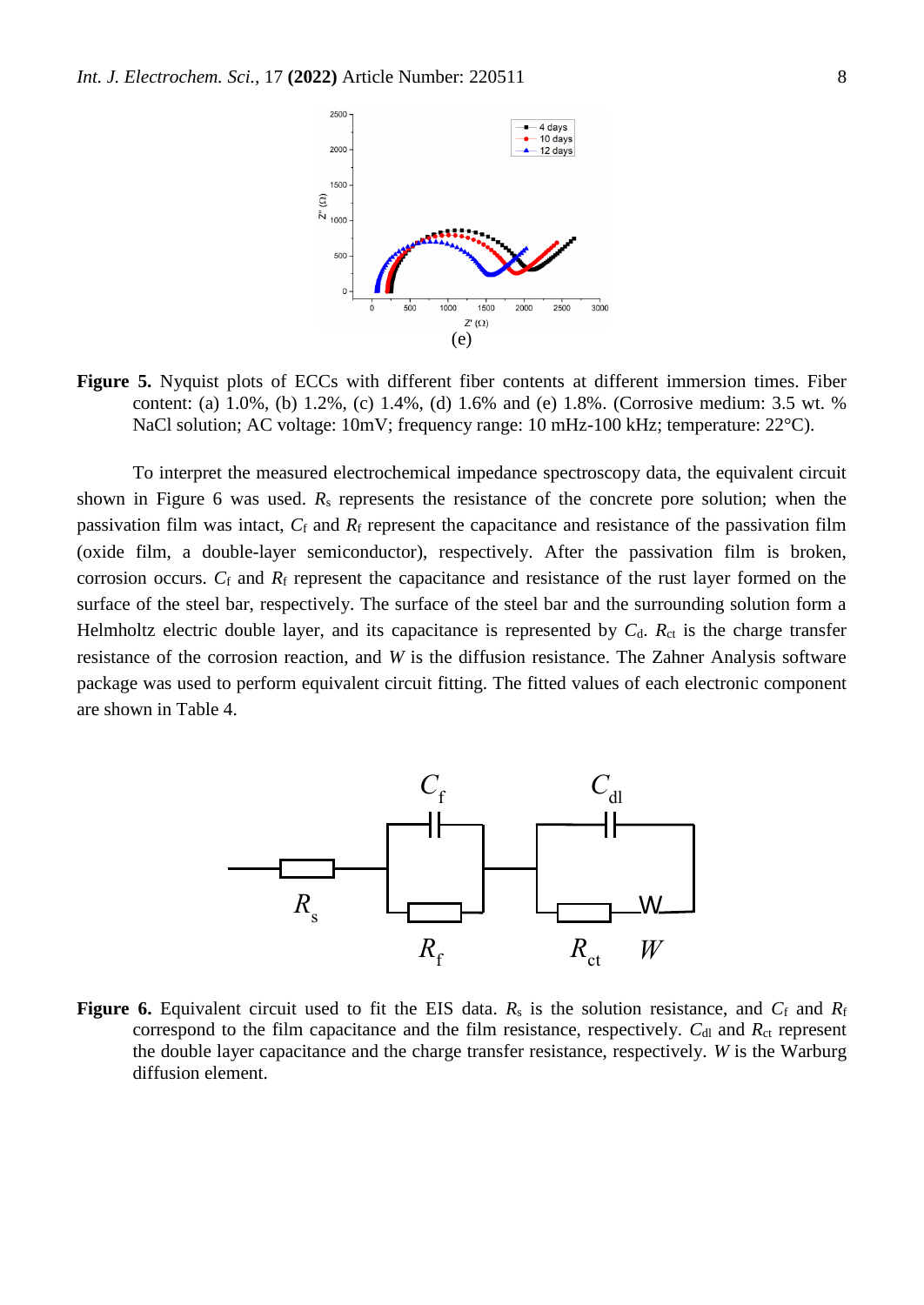|                                           | $1.0\%$ fiber |      | 1.2% fiber |      | 1.4% fiber |      | 1.6% fiber |      |                 | 1.8% fiber |      |      |      |      |      |
|-------------------------------------------|---------------|------|------------|------|------------|------|------------|------|-----------------|------------|------|------|------|------|------|
|                                           | 3 d           | 10d  | 12d        | 3 d  | 10d        | 12d  | 3 d        | 10d  | 12 d            | 3 d        | 10d  | 12d  | 3 d  | 10d  | 12d  |
| $R_c(\Omega \cdot m^2)$                   | 0.30          | 0.14 | 0.06       | 0.36 | 0.16       | 0.08 | 0.40       | 0.19 | 0.10            | 0.44       | 0.22 | 0.12 | 0.40 | 0.21 | 0.09 |
| $R_{\rm f}$ (m $\Omega$ ·m <sup>2</sup> ) | 12            | 16   | 28         | 10   | 14         | 22   | 9          | 12   | 17              | 6          | 10   | 14   | 8    | 9    | 12   |
| $C_f(mF·m^{-2})$                          | 12            | 8    | 6          | 14   | 8          | 7    | 16         | 9    | $7\overline{ }$ | 20         | 11   | 9    | 18   | 13   | 11   |
| $C_d(mF·m^{-2})$                          | 20            | 20   | 22         | 22   | 21         | 21   | 19         | 22   | 21              | 21         | 20   | 22   | 23   | 19   | 22   |
| $R_{\text{ct}}(\Omega \cdot m^2)$         | 2.0           | 1.3  | 1.7        | 2.3  | 1.7        | 2.0  | 2.6        | 2.0  | 2.2             | 2.8        | 2.1  | 2.3  | 2.7  | 2.2  | 2.5  |
| $Y_0(S \cdot m^{-2} \cdot s)$             | 3.2           | 3.8  | 5.0        | 2.8  | 3.2        | 3.8  | 2.5        | 3.0  | 3.2             | 2.3        | 2.8  | 3.0  | 2.4  | 2.6  | 2.9  |

**Table 4.** Electrochemical parameters evaluated by fitting the impedance spectra after different durations of accelerated corrosion.

Note: The above data are normalized by the electrode area, which is  $16.085 \text{ cm}^2$ .

As reported by Chen et al. [26], fly ash is the most common and important supplementary cementitious material used in traditional ECCs, and quartz sand is the most commonly used fine aggregate. Ordinary Portland cement, fly ash, quartz sand, etc. were used to prepare ECCs [26]. Each cycle consists of a 24 h accelerated corrosion period (15 V) followed by a 24 h free standing period (0 V). The results showed that after 233 h and 257 h of accelerated corrosion, the charge transfer resistances were 13.7 k $\Omega$ ·cm<sup>2</sup> and 10.5 k $\Omega$ ·cm<sup>2</sup>, respectively. In this work, wet-dry cycles were introduced into the accelerated corrosion regime, which are more likely to induce corrosion than constant immersion in solution. Table 4 shows that after 240 h (10 d) and 288 h (12 d) of accelerated corrosion, the charge transfer resistances were 22 and 25  $k\Omega$ ·cm<sup>2</sup>, respectively. It seems that the steel bars embedded in the new ECCs corrode at a slower rate than those in traditional ECCs, and the new ECCs can protect the steel bars better. This may be due to the use of the finely ground ceramic powder and crushed ceramic sand. Recently, Li et al. [27] found that the electric flux of the hardened paste using finely ground ceramic powder was 68%, 37%, 24% and 19% of the electric flux of the pure cement hardened paste, with cement replacement rates of 5.7%, 11.3%, 17% and 22.3%, respectively. Kannan et al. [28] reported that replacing 30% of cement with ground ceramic powder can reduce the electrical flux by 90%. Therefore, the addition of finely ground ceramic powder can make the microstructure of a material denser. Hossian et al. [29] and Herath et al. [30] reported the use of fly ash to reduce electrical flux and found that the use of fly ash to replace 50% and 65% of cement can reduce the electrical flux by 88.6% and 92.7%, respectively. These results indicate that the addition of finely ground ceramic powder has a similar effect on increasing the resistance to chloride ion intrusion compared with fly ash. For ceramic sand, Siddique et al. [31] observed that the water absorption rate of ceramic sand is higher than that of ordinary river sand, which can make the interfacial transition zone more compact, thereby reducing porosity. Higashiyama et al. [32] further noted that the use of ceramic sand can reduce the content of 0.05-2 micron pores in mortar from 0.0172 ml/g to 0.0125 ml/g, so the use of ceramic sand can significantly reduce the porosity. This explains that the use of finely ground ceramic powder and ceramic sand to prepare ECCs can not only improve the anti-chloride ion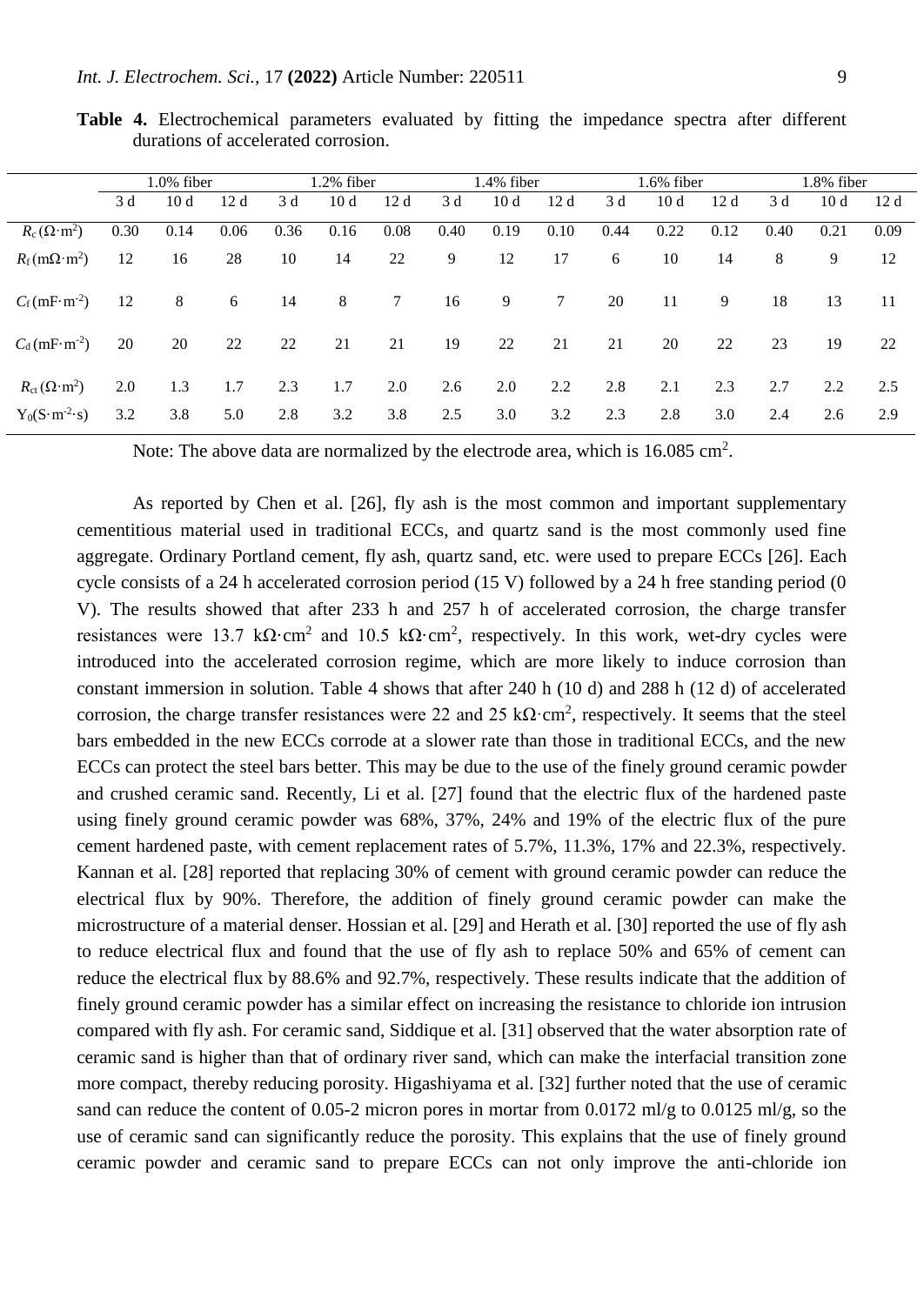intrusion abilities of the ECCs, thereby improving the anti-corrosion abilities of the embedded steel bars, but also form a new green and low-carbon ECC material.

Although the main purpose of adding fiber is to prevent cracking, the permeability of uncracked ECC is also important for the study of steel corrosion. The connected pores in the material create paths for the intrusion of harmful substances. Considering that the pore solution of ECCs is basically a saturated calcium hydroxide solution (its conductivity is approximately constant), it is a common practice to use pore solution resistance to characterize the connected porosity of a material.

Table 4 shows that at each time point of the test, the resistance of the ECC pore solution first increases and then decreases with increasing fiber content and reaches the peak value when the fiber content is 1.6%. This can be attributed to the fact that an appropriate amount of PVA fiber can form a good bond with the ECC matrix, and the bridging effect of the fibers can inhibit the appearance of microscopic shrinkage cracks in the ECC matrix. When the amount of fiber is too large, the resistance of the ECC pore solution decreases, indicating that the porosity of the ECC increases. This may be due to the increase in the volume of the interface zone between the fiber and the matrix. It is widely accepted that the porosity of the interfacial transition zone is much larger than that of the matrix.

As the accelerated corrosion process continues, the resistance of the ECC pore solution has a continuous decreasing trend. After 12 d of accelerated corrosion, the measured resistance drops to 20.0%, 22.2%, 25%, 27.3% and 22.5% of those of the 3 d value. If the conductivity of the pore solution is assumed to be constant during this period, the connected porosity of the ECC continues to increase, which means that the radial compression of the corrosion product causes circumferential tensile strain, which causes microdamage. The permeability of the ECC is proportional to the quadratic function of tensile strain [33], which makes it easier for substances, such as the oxygen required for corrosion, to intrude into the ECC matrix. It is worth noting that when the fiber content increases from 1.0% to 1.6%, the resistance change rate decreases sequentially; that is, the change rate of the connected porosity decreases sequentially. This may be attributed to the fact that as the fiber content increases, the bridging effect of the fibers gradually strengthens the inhibitory effect of the ECC matrix damage development. For example, when the fiber content is increased from 1.6% to 1.8%, the resistance change rate increases; that is, the change rate of the connected porosity increases. This may be because an excessively large fiber content is not conducive to the formation of a denser internal structure. This phenomenon is also observed in other fiber-reinforced cement-based materials [34].

The corrosion current density can be obtained from the linear polarization resistance  $R_p$ according to the Stern–Geary equation:

$$
i_{\text{corr}} = B/R_{\text{P}}
$$
  
Where  

$$
B = \frac{b_a b_c}{2.303(b_a + b_c)}
$$
  
CR = 304.2/R<sub>P</sub> (mm/yr) (1)

(2)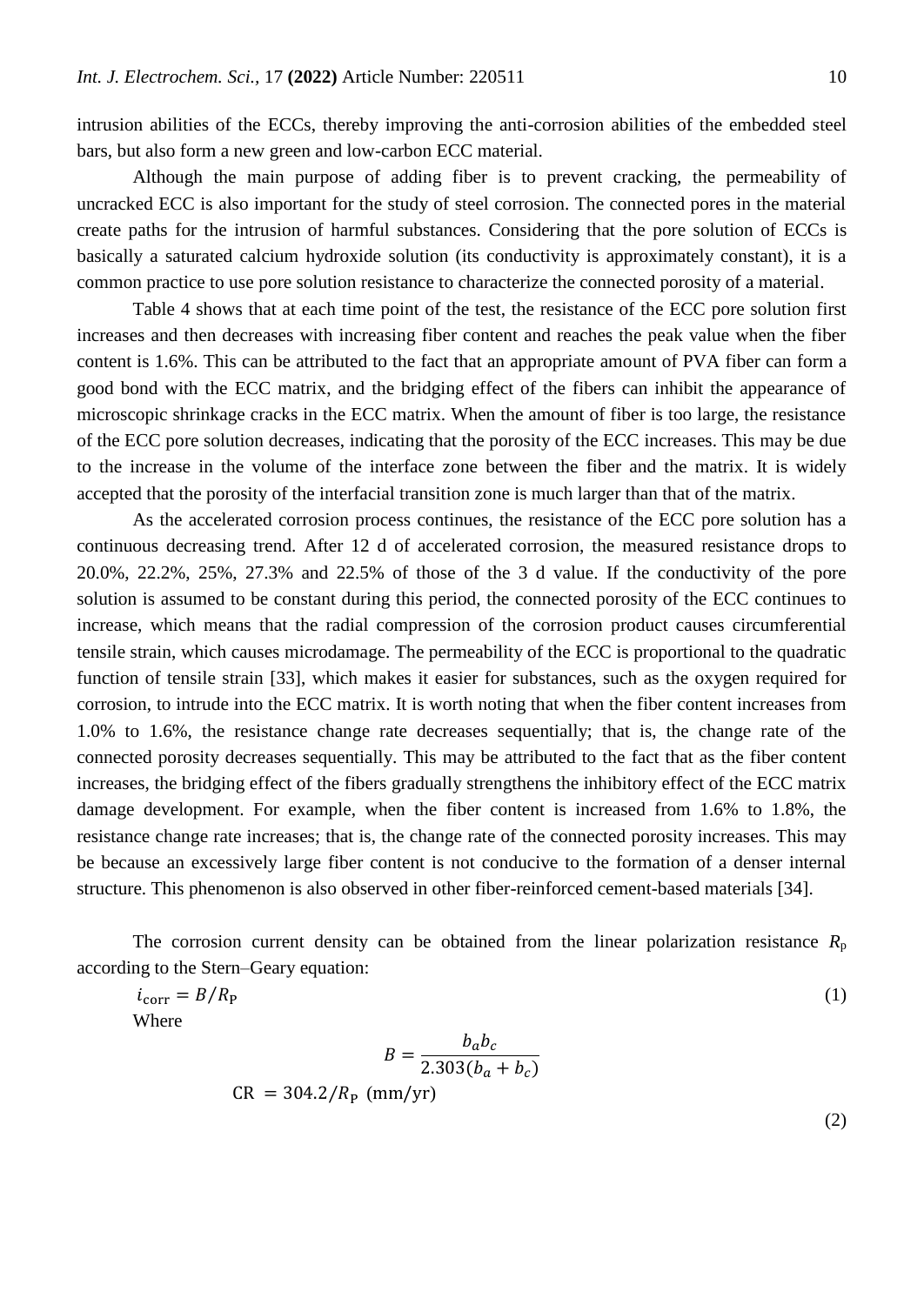B is the so-called Stern–Geary constant (26 mV);  $b_a$  and  $b_c$  are the Tafel slopes of the anode and cathode reactions, respectively. Equation (2) can be derived from Faraday's law to calculate the corrosion rate (CR).

The polarization resistance  $R_p$  can be replaced by the charge transfer resistance  $R_{ct}$  obtained from the equivalent circuit fitting of electrochemical impedance spectroscopy data. Table 4 shows that before corrosion starts, the charge transfer resistance first increases and then decreases with increasing fiber content, and the charge transfer resistance reaches a peak value when the fiber content is 1.6%. As analyzed in the previous section, when the fiber content is not too large, the bridging effect of the fiber restricts the microscopic shrinkage and cracking of the ECC. This restriction is intensified with increasing fiber content. Since the propagation of microscopic cracks in the ECC matrix is restricted, it is more difficult for chloride ions to penetrate, and the passive film of the steel bar is less damaged. When the fiber content exceeds 1.6%, the harmful effect caused by the increase in the proportion of the interface zone between the fiber and the ECC matrix exceeds the beneficial effect of the fiber such that the chloride ion can migrate to the steel bar surface more easily to destroy the passive film of the steel bar.

After corrosion starts, especially after corrosion continues for a period of time, the charge transfer resistance tends to increase with increasing fiber content, which shows that, within the scope of this study, increasing the fiber content has a significant effect on reducing the reinforcement corrosion rates during the later stages of corrosion. This may be attributed to the elastic modulus of the PVA fiber being greater than that of the ECC matrix. The larger the fiber content is, the greater the overall tensile elastic modulus of the ECC. In this situation, a greater pressure on corrosion products will occur with the same circumferential strain. As the corrosion products continue to accumulate on the surface of the steel bars, the compression effect of the surrounding ECC makes the corrosion product layer gradually dense, which limits the transmission of external oxygen to the uncorroded steel bars and effectively inhibits the corrosion rate.

# **4. CONCLUSIONS**

Using an appropriate amount of ground ceramic powder instead of cement and completely using crushed ceramic sand instead of quartz sand, a new type of ECC with mechanical properties similar to those of traditional ECC can be obtained.

A stable passive film can form on the steel bar surface in the new ECC.

With the increase in the PVA fiber content, the resistance of the connected pore solution of the new ECC first increases and then decreases, and there is an optimal content with regard to durability.

The continuous anti-corrosion ability of the new ECC using ceramic waste is enhanced with increasing PVA fiber content.

#### ACKNOWLEDGEMENTS

The authors gratefully acknowledge the financial support for this study from the Opening Funds of State Key Laboratory of Building Safety (BSBE2019-07) and Natural Science Foundation of Hebei Province (E2021210088)